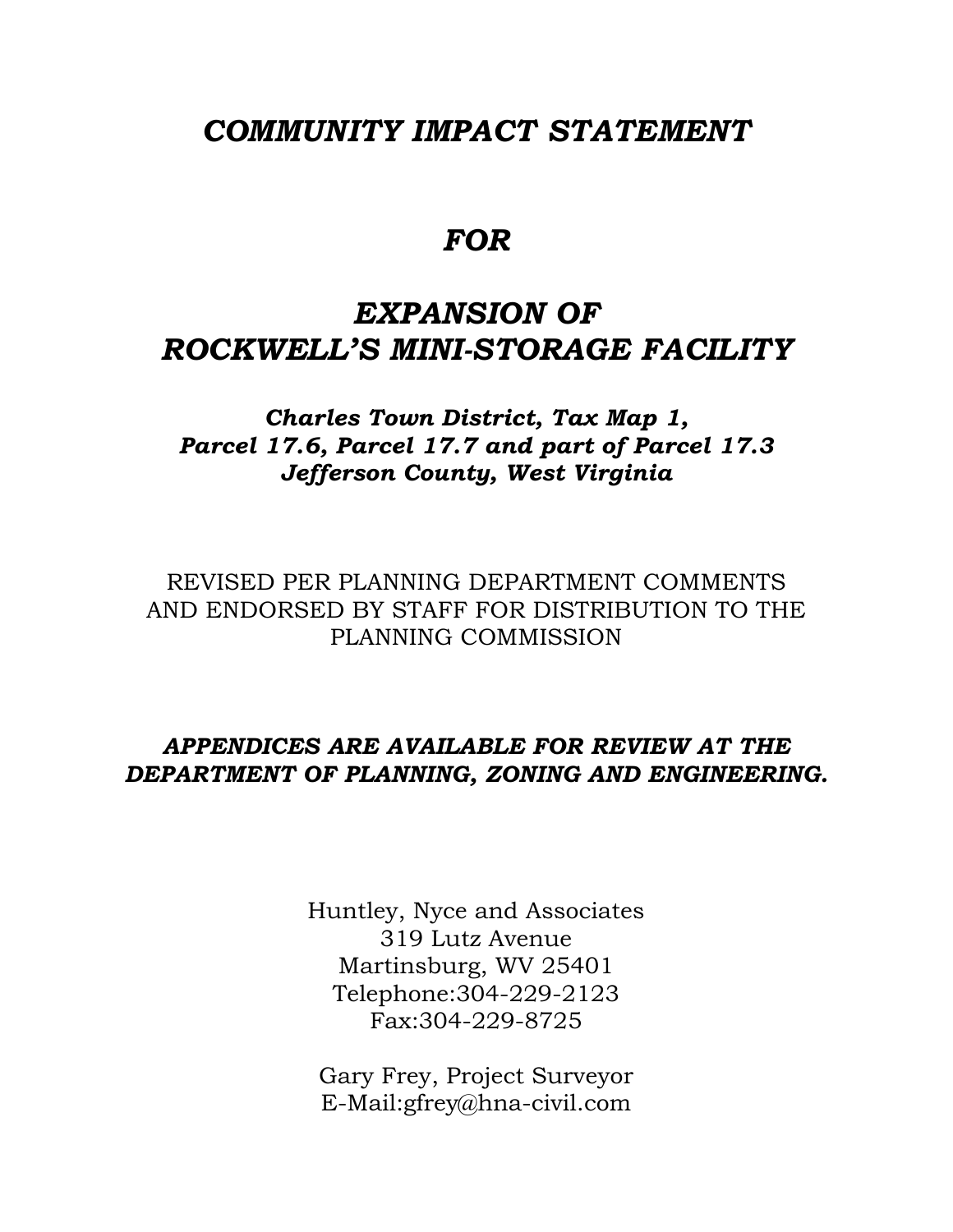#### **COMMUNITY IMPACT STATEMENT**

#### **ROCKWELL'S MINI-STORAGE FACILITY CHARLES TOWN DISTRICT, JEFFERSON COUNTY, WEST VIRGINIA**

#### **CONFORMANCE WITH REQUIREMENTS OF SUBDIVISION ORDINANCE**

The Subdivision Ordinance defines a CIS as "A written report prepared by a subdivider describing the scope and feasibility of his proposed subdivision. The CIS also describes the physical, social and economic impacts a proposed subdivision may bring to the County and to the immediate area."

This CIS is submitted to the Jefferson County Department of Planning, Zoning and Engineering, and the Jefferson County Planning and Zoning Commission to satisfy the requirements of Article 7 of the Subdivision Ordinance and advance the project to the site plan process.

#### **METHODOLOGY EMPLOYED IN PREPARING THIS CIS**

In October, 2001, the Jefferson County Department of Planning, Zoning and Engineering published a policy statement entitled "Minimum Standards For A Community Impact Statement (CIS) for Staff Review to the Jefferson County Department of Planning, Zoning and Engineering". This document has been used by the Department to review CIS documents for completeness. This CIS has been prepared in accordance with those standards. The "Standards" also state that the requirements set forth in that policy paper are based on the average proposal, and that when a proposed development involves unique potential impacts, those elements of the CIS should be expanded and the impacts addressed. This project does not involve unique elements, and as such this CIS does not address extenuating conditions or circumstances in detail.

It is our belief that this CIS is complete in accordance with Article 7 of the Subdivision Ordinance, and the DPZE policy document regarding materials required for inclusion in a CIS. The applicant respectfully requests that the Planning Department and the Planning and Zoning Commission determine this CIS to be complete, thereby moving this project to the site plan stage of development review.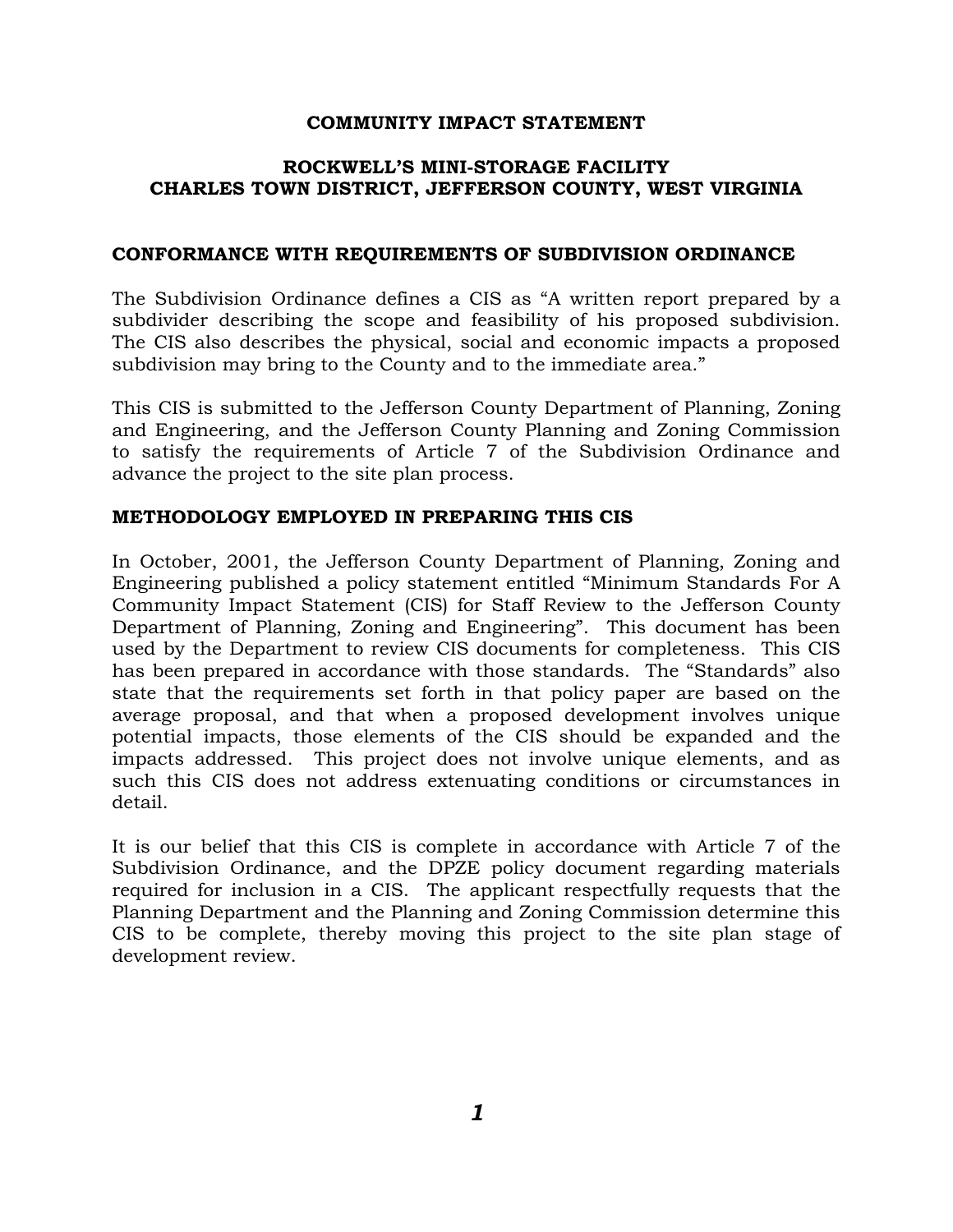#### **Subdivision Ordinance, Article 7, Section 7.1(a):**

#### **1. Name, address and telephone number of owner/developer:**

| Rockwell's Mini-Storage, Inc. |                           |
|-------------------------------|---------------------------|
| Donald L. Rockwell, Agent     | Subject Property Address: |
| 138 Shiloh Acres              | 140 Philip Avenue         |
| Charles Town, WV 25414        | Charles Town, WV 25414    |
| Telephone: 304-263-6683       |                           |

#### 2. **Name, address and telephone number of consultant/contact person:**

| Gary Frey, Project Engineer    | Text of CIS prepared by        |
|--------------------------------|--------------------------------|
| Huntley, Nyce and Associates   |                                |
| 319 Lutz Avenue                | Stephen R. Bockmiller, AICP    |
| Martinsburg, WV 25401          | 210 West Main Street           |
| Telephone: 304-229-2123        | Middletown, MD 21769           |
| 304-229-8725<br>Fax:           | Telephone: 301-371-6311        |
| gfrey@hna-civil.com<br>E-Mail: | E-Mail: bockmiller@comcast.net |

#### 3. **Tract size, shape, location and zoning:**

The subject project involves all of two parcels and part of a third described as follows:

 Parcel 17.6, Tax Map 1, Charles Town District - all of 0.94 acres Parcel 17.7, Tax Map 1, Charles Town District - all of 3.91 acres Parcel 17.3, Tax Map 1, Charles Town Dist. - 2.68 ac. of an 8.475 ac. site.

*Parcel 17.6* - This property is 0.94 acres, and is located between the existing mini-storage facility and the frontage road (War Admiral Boulevard). It formerly consisted of 3.61 acres before the State obtained 2.67 acres of this parcel for the reconstruction and improvement of WV Route 9. This parcel is roughly rectangular in shape, and has approximately 300 feet of frontage on War Admiral Boulevard. The zoning of this property is "Rural".

*Parcel 17.7* - This property is 3.61 acres, located to the west of Parcel 17.6 and is improved with the existing business which is described in more detail later in this report. No land was taken from this parcel by the State for the reconstruction of WV Route 9. The property is rectangular in shape. The zoning of this property is "Rural".

*Parcel 17.3* - This property is 8.475 acres, and is irregularly shaped, being located to the south and west of the mini-storage facility. The 2.68 acre area located to the west of the mini-storage facility and within 50 feet of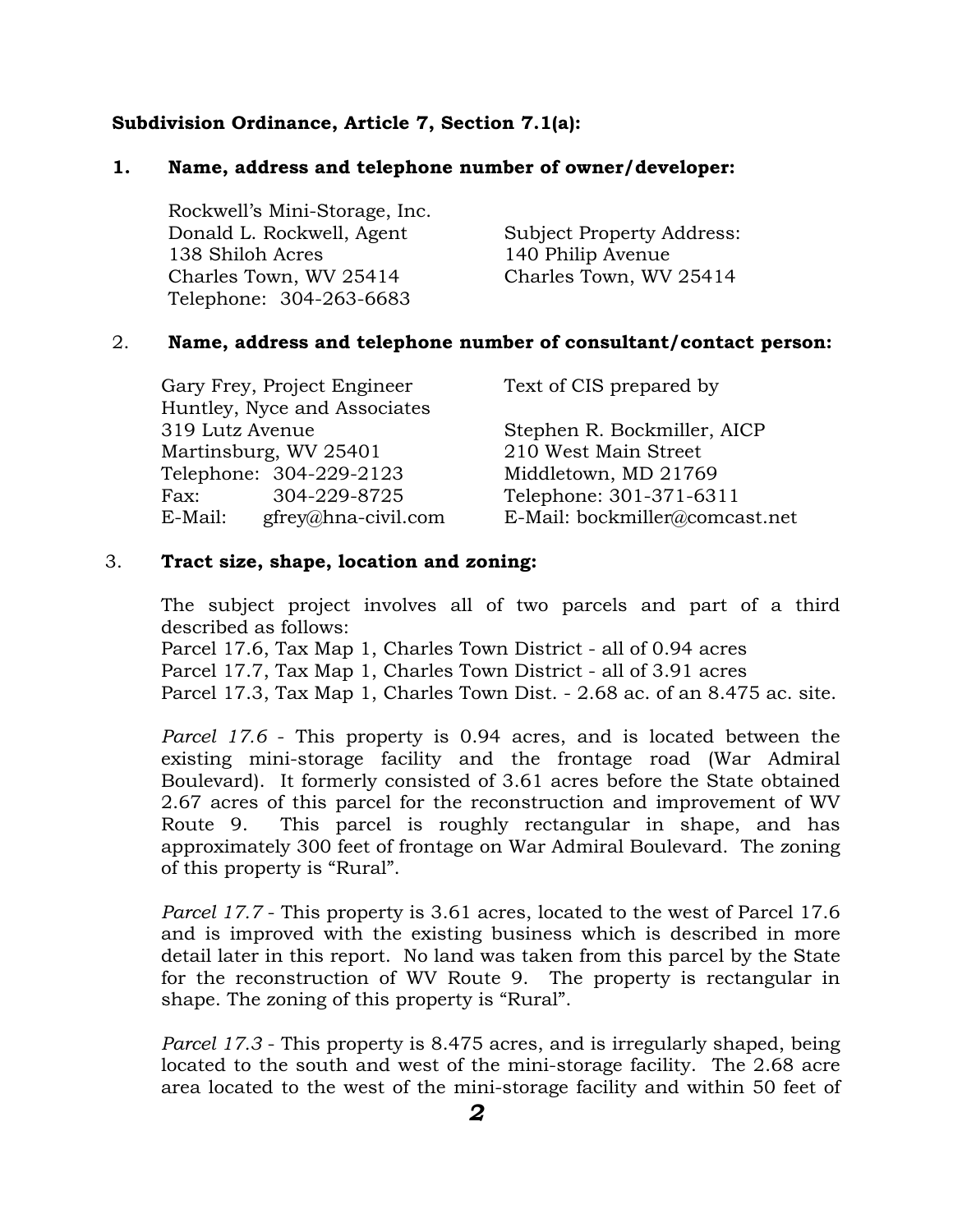the existing southern lot line is proposed to be used for the expansion of the business. The 5.8 acre portion to the south would be a residue for which there are no plans at this time and is not part of this Community Impact Statement. This tract has approximately 425 feet of frontage on War Admiral Boulevard and is located in the Rural Zoning District.

*Total Area Proposed for Development* - The area that is proposed for the expanded use totals 7.23 acres, plus the 5.8 acre residue of Parcel 17.7.

*Conditional Use Permit Requirement* - The existing mini-storage facility was approved through the conditional use permit process. The applicant currently has a conditional use permit application approved by the Zoning Board of Appeals for the expansion of this facility which would result in the construction of an office building, additional mini-storage units, and parking for moving trucks used as part of the applicant's moving and storage business. Properties proposed for development in the Rural District for uses other than those permitted in the Rural District are subject to review and approval through the conditional use permit (CUP) process. Per recent amendments to the Ordinance, commercial uses proposed with direct access to a frontage road along an arterial road are not subject to the LESA points system.

#### 4. **Project design and layout:**

The applicant operates an existing mini-storage and moving company business on Parcel 17.7. An office trailer has been added to the site without CUP approval. The Planning Commission has extended the courtesy of allowing the trailer to remain in place for specified periods of time while this application works its way through the development review process.

The applicant proposes to construct a 25'x75' two-story office building on existing Parcel 17.6, located just to the east of the existing storm water detention pond. Sixteen (16) parking spaces would be located to the front of the building. A flag pole would be located adjacent to the office building and a sign advertising the business would be located between the parking lot and the entrance drive (marked as "Philip Avenue"). Water supply for the facility will be via an existing well located 25 feet onto the residue of Parcel 17.3. Sewer service would be provided via an existing drain field located along the northern side lot line of the existing storage facility.

The applicant also proposes to construct three 75 foot long extensions to the three mini-storage buildings located to the rear of the existing facility. They would vary in width to match existing buildings. A new mini-storage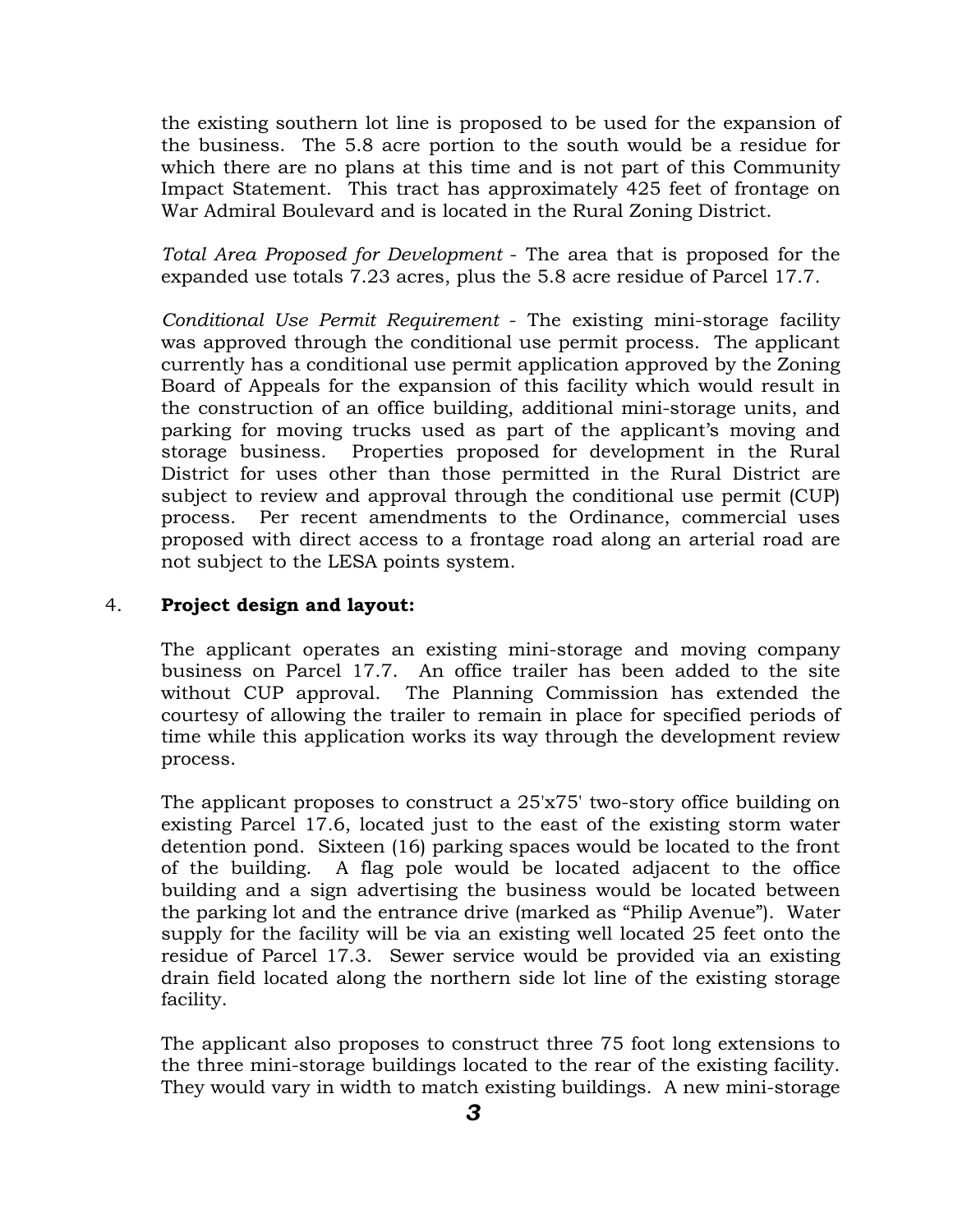building, measuring approximately 150 feet by 74 feet, would be located to the rear of the three additions to existing units. Parking spaces for several tractor-trailer sized moving vans and storage of RVs and other vehicles would be located to the rear of the site, which will be enclosed with security fence. Landscaping would be provided in accordance with the requirements of County Ordinances. Per the request of staff, opaque fencing will be used to screen the use from adjoining properties. The trash dumpster will be screened in accordance with County Ordinances. The office trailer would be removed when the office building is ready for occupancy unless otherwise directed.

This site fronts the new WV 9 frontage road (War Admiral Boulevard) Vehicular access to this complex from War Admiral Boulevard is and would continue to be via "Philip Avenue" which is an entry driveway that serves only the existing mini-storage facility. War Admiral Boulevard and the driveway entrance to this facility are constructed to the satisfaction and standards of the WV Department of Highways.

## **5. Number, approximate size and location of proposed lots/building sites:**

This CIS is for the use of all of two, and part of a third existing parcel for the expansion of an existing mini-storage business to include more storage capacity, an office building and parking for moving vans, as described in Section 4 above. No lots are proposed and the applicant proposes to merge Parcels 17.6, 17.7 and the portion of Parcel 17.3 that will be used for this facility into a single parcel, and erase existing internal lot lines. The business site would expand from 3.61 acres to 7.23 acres. No additional right of way dedication is necessary for the completion of the improvements to WV Route 9. The existing storm water management facility will be improved to accommodate additional runoff generated by the proposed development, with an area to the south of the new storage building reserved for additional stormwater management, if necessary.

## **6. Topography:**

The topography of the site is mostly flat. Parcel 17.7 (the existing storage facility) is flat, with a storm water retention pond along the east edge of the parcel. The rest of Parcel 17.6 is flat and grassy. The area of Parcel 17.3 part of this proposal is sloped slightly up from the facility and wooded.

The top of a small knoll in the rear of the site is the high point on the site, which is approximately 582 feet above sea level. The lowest point on the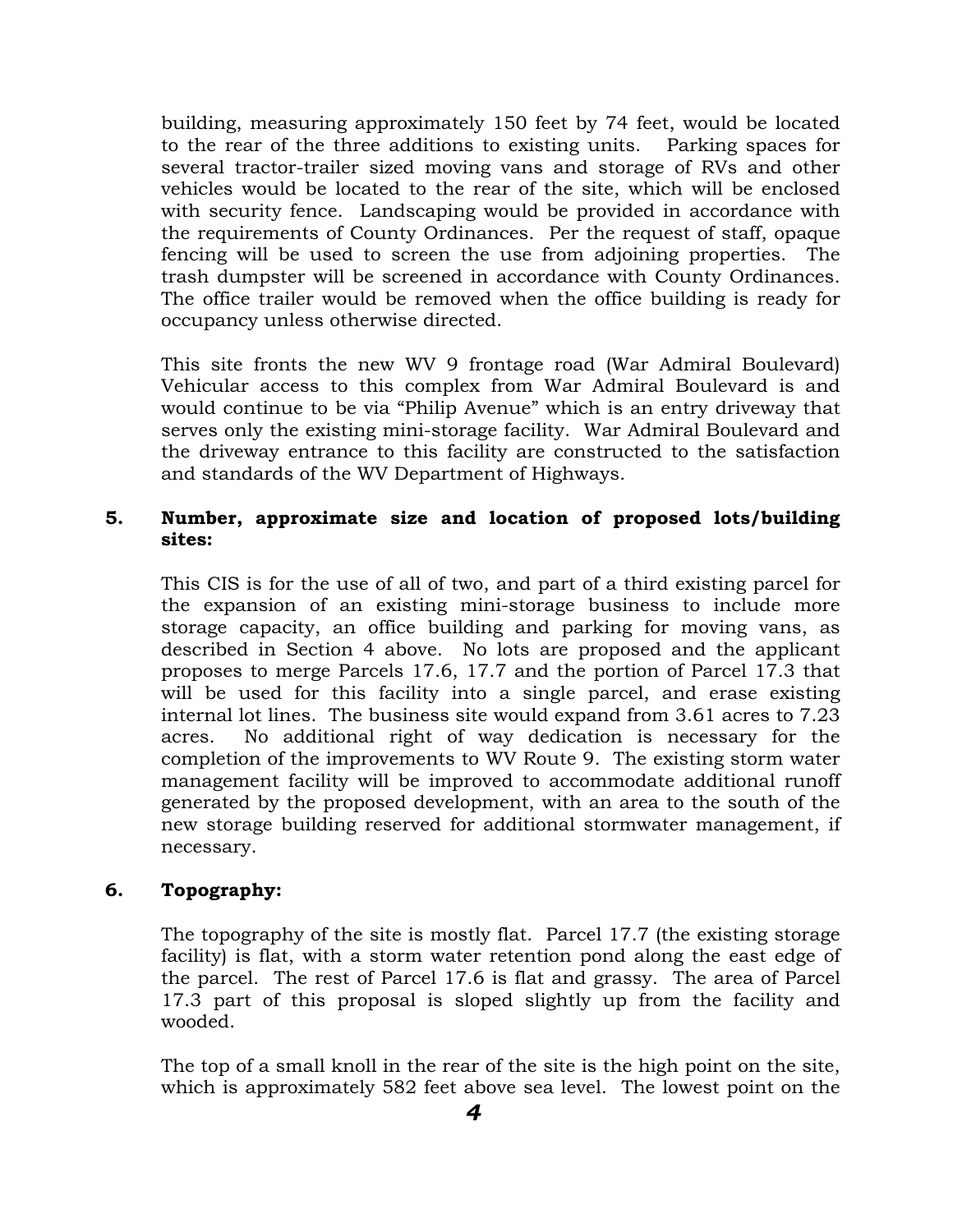property appears to be in the front area between the frontage road and the storm water management facility, which would be at approximately 575 feet above sea level.

## **7. Soil and Drainage Characteristics:**

The following soil types occur on this property:

- 1. HgC Hagerstown & Frederick Very Rocky Silt Loams 6 -12% slopes.
- 2. DgC Duffield Silt Loams 6 -12% slopes.
- 3. DgB Duffield Silt Loams 2 6% slopes.

The U.S. Department of Agriculture soils map and text describing the characteristics of each of these soil types can be found in an appendix at the back of this report.

## **8. Existing natural or man-made features including vegetative cover, water bodies, quarries and rock outcroppings:**

*Parcel 17.7* - This parcel is improved with the existing mini-storage facility. The improvements consist of six mini-storage warehouse buildings enclosed with a six-foot tall chainlink fence topped with barbed wire. Several commercial vehicles are stored within the compound. A portable vehicle fueling tank is located between the two northernmost buildings. The office trailer sits partially on this property, at the terminus of Philip Avenue. The storm water management pond for this facility is located along the front (eastern) property line.

*Parcel 17.3* - This parcel is unimproved, except for the location of the access road (Philip Avenue) along the northern side lot line, and most of the office trailer which straddles the property line. The well that would serve the facility is located on this property, 25 feet from the side lot line. The land is mostly maintained in grass, but the area to the rear of the mini-storage business is wooded.

*Parcel 17.6* - This parcel is grass covered and unimproved.

There are no ponds, bogs, officially delineated sinkholes per USDA data, wetlands or dumping areas located on this property.

## 9. **General location and description of existing structures:**

There are seven existing structures on this site: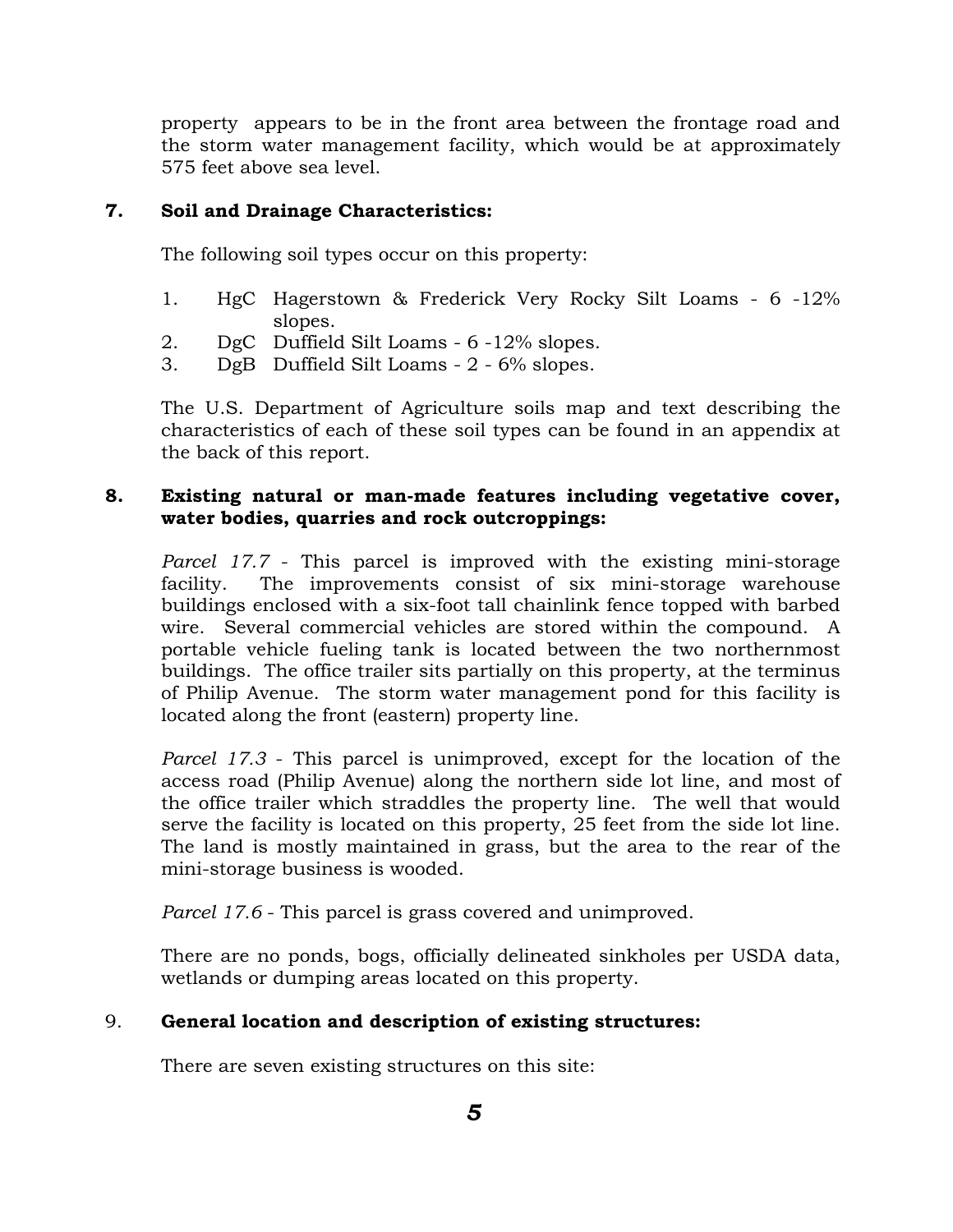- 1. A 48'x12' office trailer, which will be removed from the site. The trailer is located at the terminus of Philip Avenue, straddling the property line that divides Parcels 17.7 and 17.3.
- 2. Six mini-storage warehouse buildings, centrally located and evenly spaced on Parcel 17.7. These buildings are arranged three wide and two deep. The front three buildings are about 150 feet long and vary from 15 to 35 feet wide. The rear three buildings are also about 150 feet long, and vary from 10 to 40 feet wide. The compound around the buildings is paved, and parking occurs in this are, but no parking spaces are marked.

There are no other existing structures on the property, no ruins and no known human burial sites.

## 10. **General location and description of existing easements and rights-ofway:**

The West Virginia Department of Highways recently obtained a large percentage of Parcel 17.6 for the improvement of WV Route 9 which is currently under construction. A 50 foot wide right of way is located on the northern edge of Parcel 17.3, which provides access to the existing mini-storage business on Parcel 17.7. Otherwise, there are no existing easements or rights of way on the subject property.

## 11. **Existing covenants and restrictions:**

There are restrictions mentioned in the deed which can be found in an appendix to this report.

## 12. **Approximate size, location and purpose of areas to be dedicated:**

There are no areas proposed for dedication. Large amounts of land have been obtained by the State to improve WV Route 9. The storm water management area will be within the developed site.

## 13. **Intended improvements:**

The proposed complex consists of the following improvements:

- 1. Improvement of the existing storm water management to address Ordinance requirements for the improvements proposed with the expansion of this facility.
- 2. Two-story, 25'x75' office building.
- 3. Parking lot in front of the office building to accommodate 16 vehicles. The Zoning Ordinance requires a minimum of one space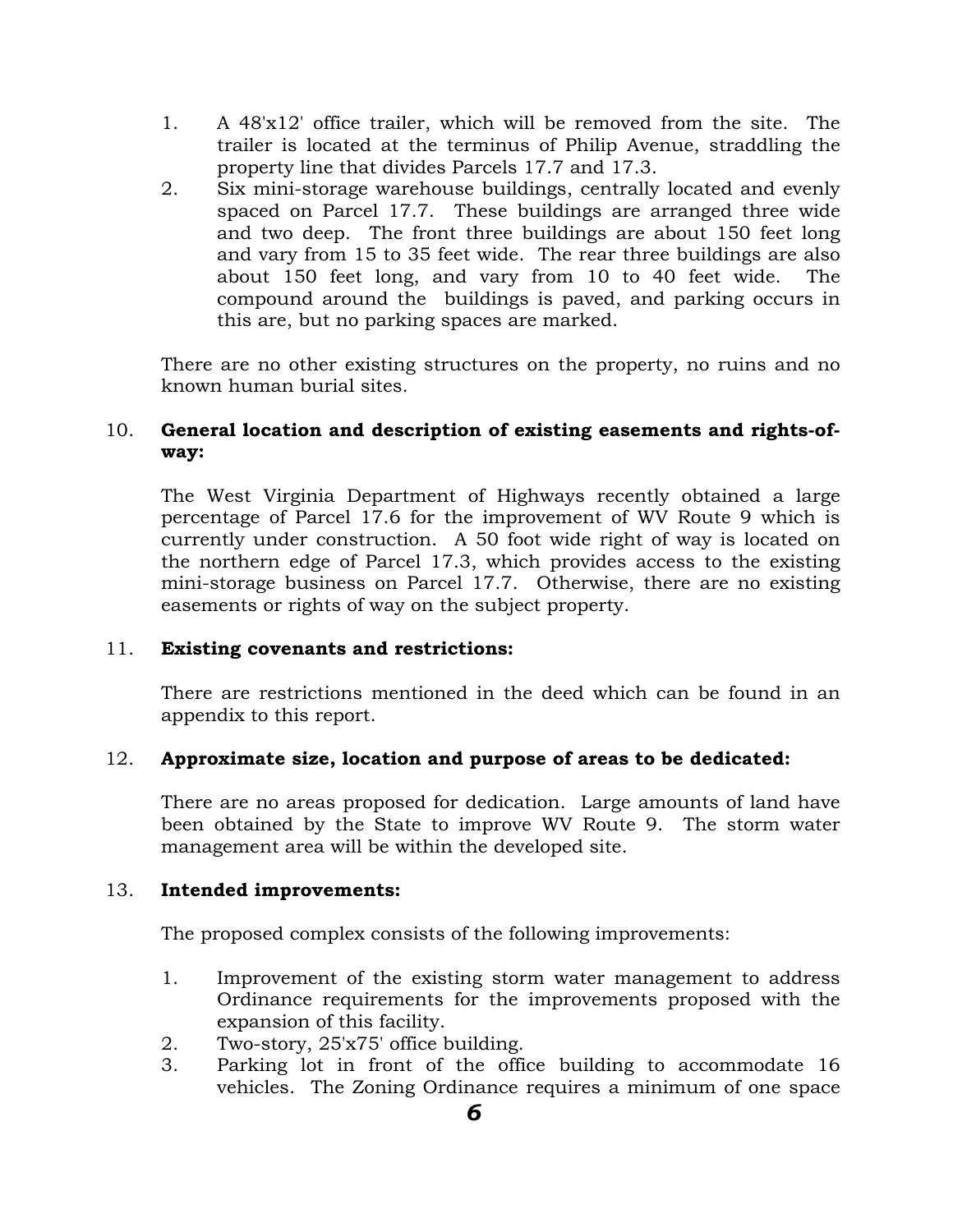per 300 square feet of office area. Therefore, the Zoning Ordinance will require thirteen (13) parking spaces for this building.

- 4. Removal of the existing office trailer.
- 5. Landscaping in accordance with current Zoning Ordinance requirements, and security fencing surrounding the use area. Opaque fencing would be used to screen the use.
- 6. Additions to three existing mini-storage warehouse buildings to provide more warehouse space. The additions, cumulatively, total 5,625 square feet.
- 7. A new mini-storage building of approximately 11,100 square feet.
- 8. A general vehicle parking area for approximately eight moving vans and space for the storage of recreational vehicles and other vehicles for a fee.
- 9. Extension of Philip Avenue to provide access to the rear of the facility.
- 10. Business sign near the front of the site.
- 11. Flag pole next to the office building.

#### 14. **Intended land uses:**

The intended use of this tract is for an expanded mini-storage business with a limited amount of associated truck parking and a 3,750 square foot office building. There are no plans at this time for the proposed 5.8 acre residue area of Parcel 17.3.

#### 15. **Intended earthwork:**

The only earthwork that is proposed for this development is minor grading sufficient to adjust the storm water management facility to meet the storm needs of the proposed development, grading of the rear area to lower portions of that area a few feet to the same level as the existing developed area and minor grading in preparation for the office building and associated parking. Approximately 3.2 acres of the 7.6 acre site would be impacted by this site plan, however some of this area, such as landscaping buffers, areas around the parking lot and building and the storm water management pond will be seeded and landscaped.

#### 16. **Proposed covenants and restrictions:**

The developer does not intend to place covenants and restrictions on the property.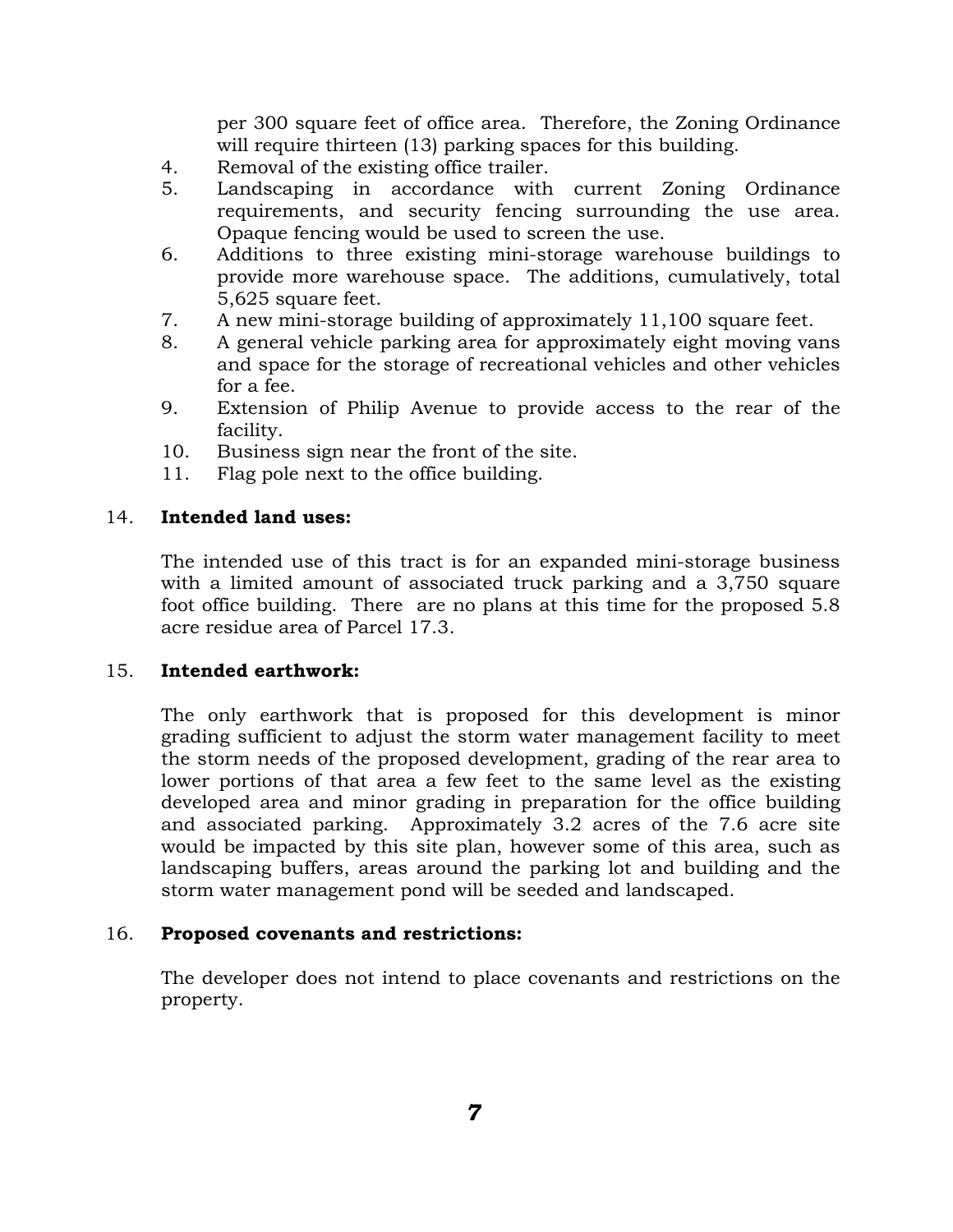## 17. **Tentative schedule:**

The developer proposes to move forward with this project as quickly as possible. Upon approval of this CIS, a site plan (to be approved by the Planning Commission) and building permits will be required. A reasonable estimate of the time it will take to navigate the remaining two steps of this process would be approximately 6 months. Therefore, the applicant estimates that ground will be broken for this project around June, 2007.

## 18. **Market surveys and feasibility studies:**

This project is a site plan for the expansion of an existing successful ministorage facility and parking for an existing moving and storage company. The existing successful nature of this business is sufficient to demonstrate that the proposed development will be successful. The applicant used to maintain a waiting list for space in this facility, but has discontinued this practice and rents on a "first come, first served" basis.

The office space being planned is a small space (less than 4,000 square foot) which can be absorbed into the local market.

#### **19. Anticipated construction costs:**

The developer anticipates that the construction of the facilities as shown on the site plan will cost approximately \$300,000.

## **20. Anticipated funding sources:**

Construction costs will be funded through commercial business loans. No government funding is anticipated to be used in the development of this project.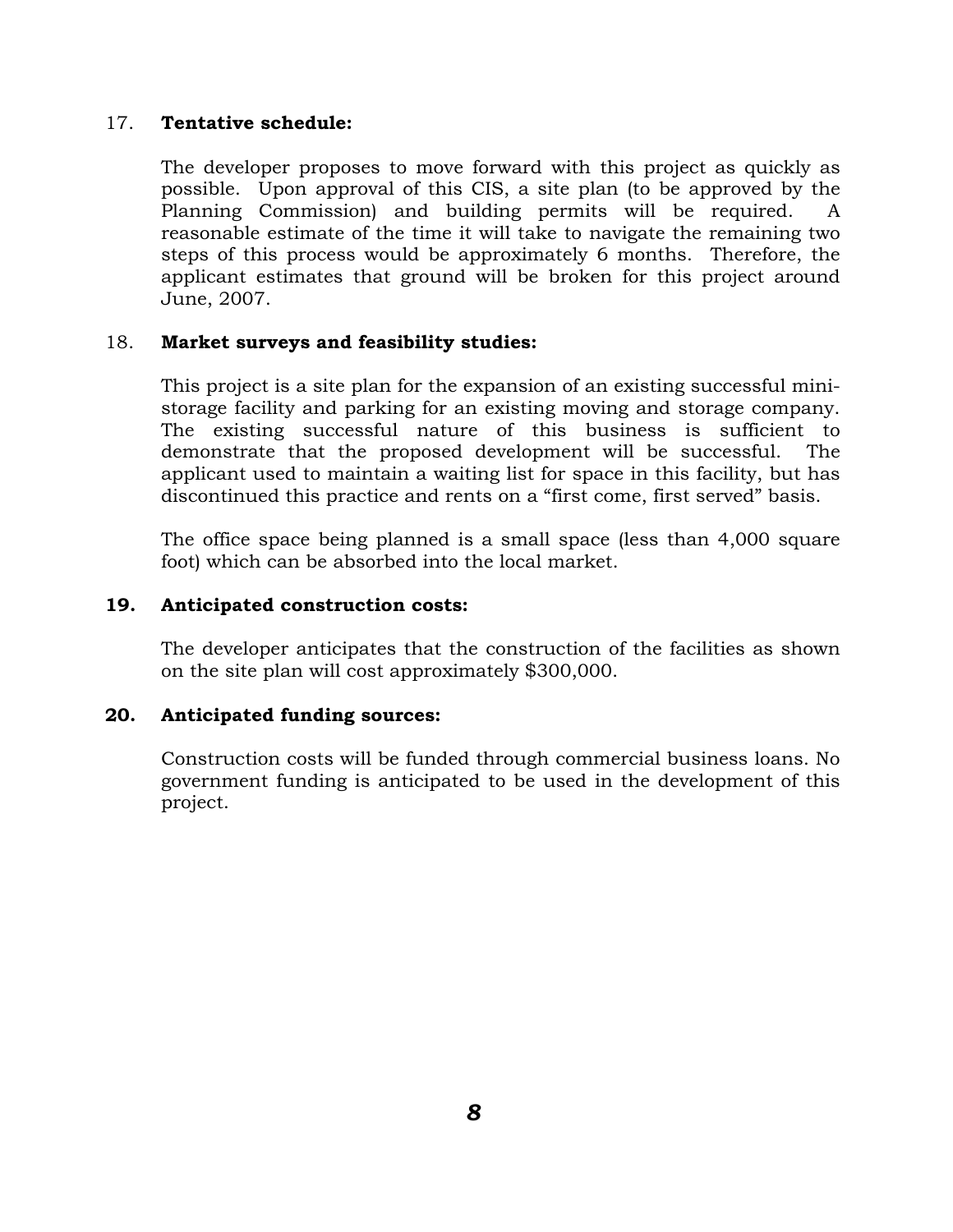## **Subdivision Ordinance, Article 7, Section 7.1(b):**

## 1. **Earthwork: Will project strip entire site? Will blasting be extensive? Will the project be a borrow or a waste job? Will drainage be affected? Will terrain be altered?**

As a percent of the three parcels, earthwork will be minimal, and will be approximately half of the proposed expanded business site. Clearing and grading will be necessary only to the degree necessary to adjust the storm water management facility to accommodate anticipated needs, and construct the proposed improvements. The disturbed area associated with the site plan for this project is about half of the total project area. Earthwork is expected to be balanced. Blasting is not anticipated, but the developer reserves the right to blast if necessary to set the foundation of the buildings and clear rock that may be incurred when constructing the driveways. Use of air hammers will be the first course of action if rock removal is necessary. Given the size and location of the property and distance to surrounding homes, blasting, if it is necessary, will have no impact on surrounding lands or owners. Drainage will not be affected and storm water management will be installed in accordance with the requirements of County Ordinances.

Clearing and grading will be kept to the absolute minimum necessary to retrofit the storm water management facility and construct the two new buildings, three building and associated driveways and parking. Given the gently sloping terrain of this area, no unusual circumstances or conditions are anticipated.

#### 2. **Conversion of farm land to urban uses:**

The property has not been used for agricultural purposes within the last three years. In theory, the 0.94 acre Parcel 17.6 and the 2.68 acre portion of Parcel 17.3 that are proposed for development could be farmed. As such, the completion of this project will result in the conversion of 3.62 acres of potential agricultural use land to urban use. However, practically speaking, a property less than an acre in area and adjacent to a major highway is not likely to ever be used economically for meaningful continuation of the agriculture industry in the County.

#### **3. Wildlife populations and DNR endangered species check:**

The usual wildlife found in the area can be found on this tract, including deer, racoon, skunk, woodchuck, rabbit, squirrel, chipmunk, snakes, fox, etc. Also the standard variety of birds found in this area would be observed, including robins, cardinals, hawks, owls, sparrows, crows, blue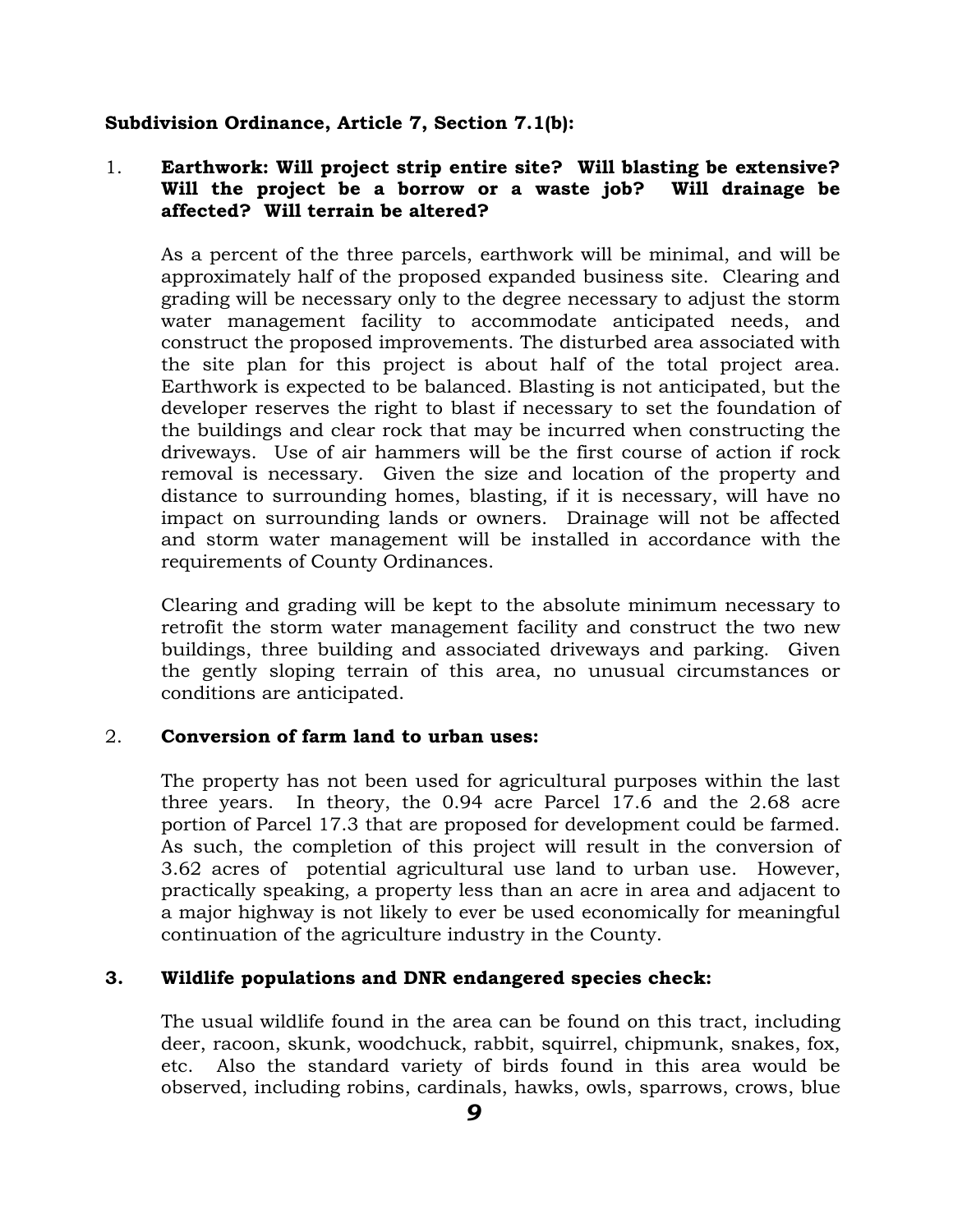jays and similar species. See appendix at the back of this report for the Endangered species list check response letter from Barbara Sargent of the West Virginia Department of the Environment. The Division of Natural Resources has identified no rare, threatened or endangered species on this site and the applicant does not propose further study of the issue.

## **4. Groundwater and surface water resource: Number of reported water contamination problems within 1,000 feet, major surface water sensitive areas, i.e. wetlands, marshes, and existing ponds within one mile of the site. Describe the storm water management concept:**

The Jefferson County Health Department has no record of any contaminated wells within 1,000 feet of the subject property. A confirmatory letter from the County Health Officer is included in this report. There are eight wetlands within one mile of the subject property, described as follows:

| $a. \& b.$     | POWZh  | 1 mile northwest of site, west of Bardane        |
|----------------|--------|--------------------------------------------------|
| $\mathbf{C}$ . | PEM5A  | 0.5 mile north-northeast of site, along CSX line |
| d.             | POWZh  | 0.8 mile northeast of site, along CSX rail line  |
| e.             | PEM5E  | 1 mile northeast of site, along CSX rail line    |
| f.             | PEM5A  | 0.3 mile east of WV 9                            |
| g.             | PEM5C  | 0.6 mile southeast of site, along the Norfolk    |
|                |        | Southern rail line                               |
| h.             | PEM5Ad | 0.7 mile southeast of site, along the Norfolk    |
|                |        | Southern rail line.                              |

Mapping of the location of these wetlands in relation to the subject property is included with this report.

A review of mapping and air photography for this area shows that there does not appear to be any farm ponds within a mile of this site. Developing the subject property in accordance with appropriate County Ordinances regarding storm water management will result in no impact on these resources.

## **5. Compatibility of the project with the surrounding area in the terms of land use and visual appearance.**

*Property to the south*: The property to the south is the residue of Parcel 17.3, owned by the applicant, and is unimproved. This Parcel is zoned Rural. *Property to the west*: Parcel 17 is also zoned Rural and is 26+ acres in size. It is improved with a dwelling.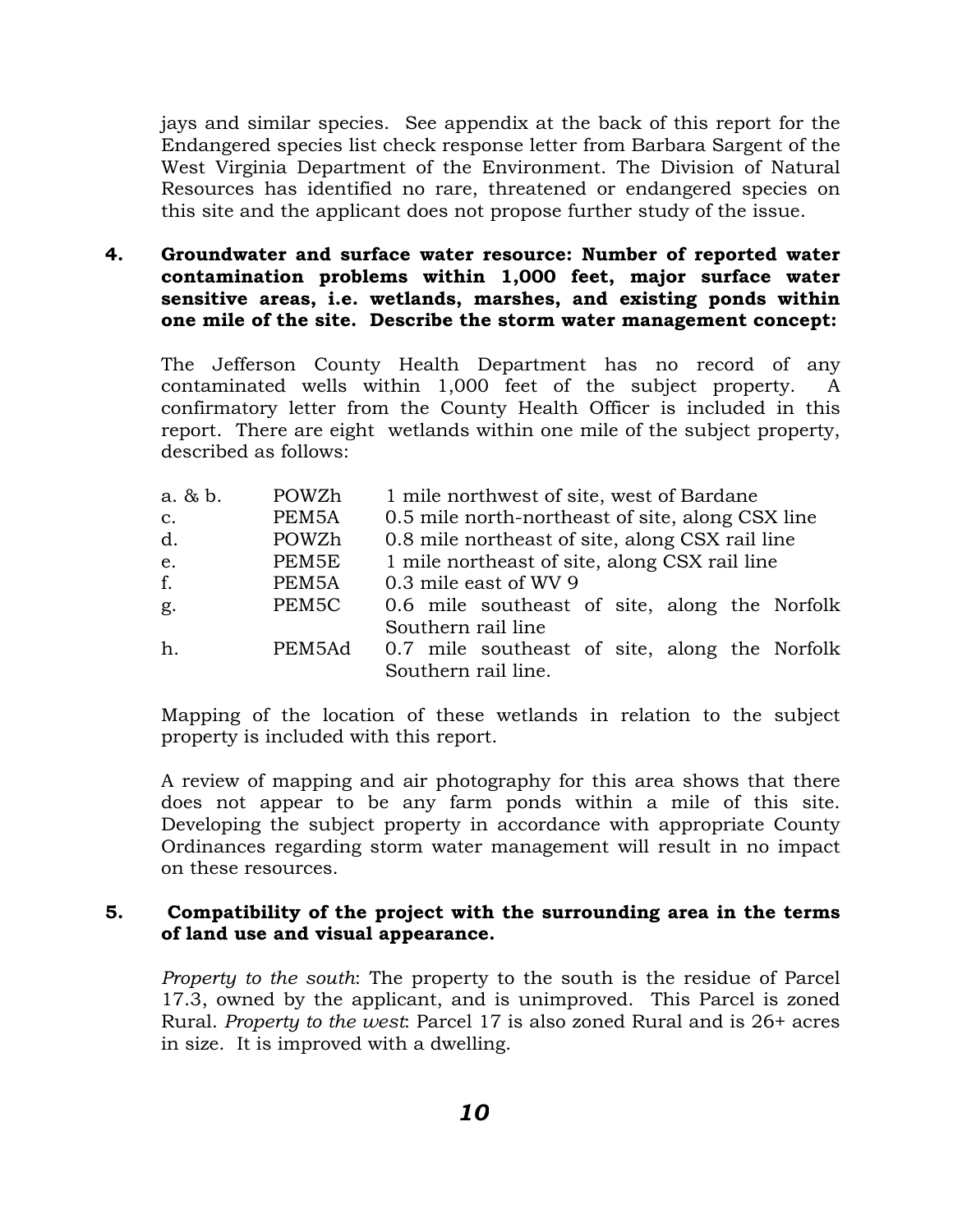*Property to the north*: Parcel 17.0, located to the north, is 7.52 acres in area and is improved with a dwelling located on a hill overlooking this site. This neighboring residence is located in the I-C (Industrial - Commercial) Zoning District, and as such is a nonconforming use. This means that industrial and commercial uses, via the Zoning Ordinance, are the codified preferred land use for this parcel. The dwelling, if proposed today, would not be permitted by the current provisions of the Zoning Ordinance. The house is located about 200-250 feet from the proposed office building, and the proposed mini-storage additions and truck parking will be located over 300 feet from the dwelling. Distance alone should effectively buffer the use from the nonconforming dwelling.

*Properties to the East*: The area across WV 9 from the subject property is also zoned IC, and are improved with a community center and several nonconforming dwellings. Topography and the vast expanse of right of way consumed by the improvements to WV 9 very effectively separate the proposed use from these properties to the east.

*Conclusion:* Given that the facility is located on a frontage road along an arterial highway, adjacent to the applicant's residue land, and adjacent to an IC zoned property and a large Rural zoned property with significant setbacks, the proposed development is appropriately located and consistent with the character of its surroundings. Adding additional warehouse space, a small office building and the parking of a limited number of moving vans will not impact the character of the area. Since the Zoning Ordinance, by definition, regulates the compatibility of land uses, and since the Zoning Board of Appeals has approved a conditional use permit for this use following procedures set forth in the Ordinance, this use should, in deference to the letter, purpose and intent of the Zoning Ordinance, be viewed as compatible with the area in which it is proposed.

6. **Impact on sensitive natural areas such as sink holes, water recharge areas, stream and river banks, hillsides, forests, wetlands, and water bodies will be described. A sink hole inventory check will be requested and obtained from the local office of the Natural Resource Conservation Service. The applicant will describe the condition of the channel and banks of streams on the property or within 500 feet of discharge point from property.**

There are no USDA identified sinkholes on or in the immediate vicinity of the building site. As such, this development will have no impact on sinkholes. The nearest sinkhole is approximately 800 feet to the southwest on a nearby property. The next closest sinkhole is approximately 900 feet to the east northeast, across WV 9 and along WV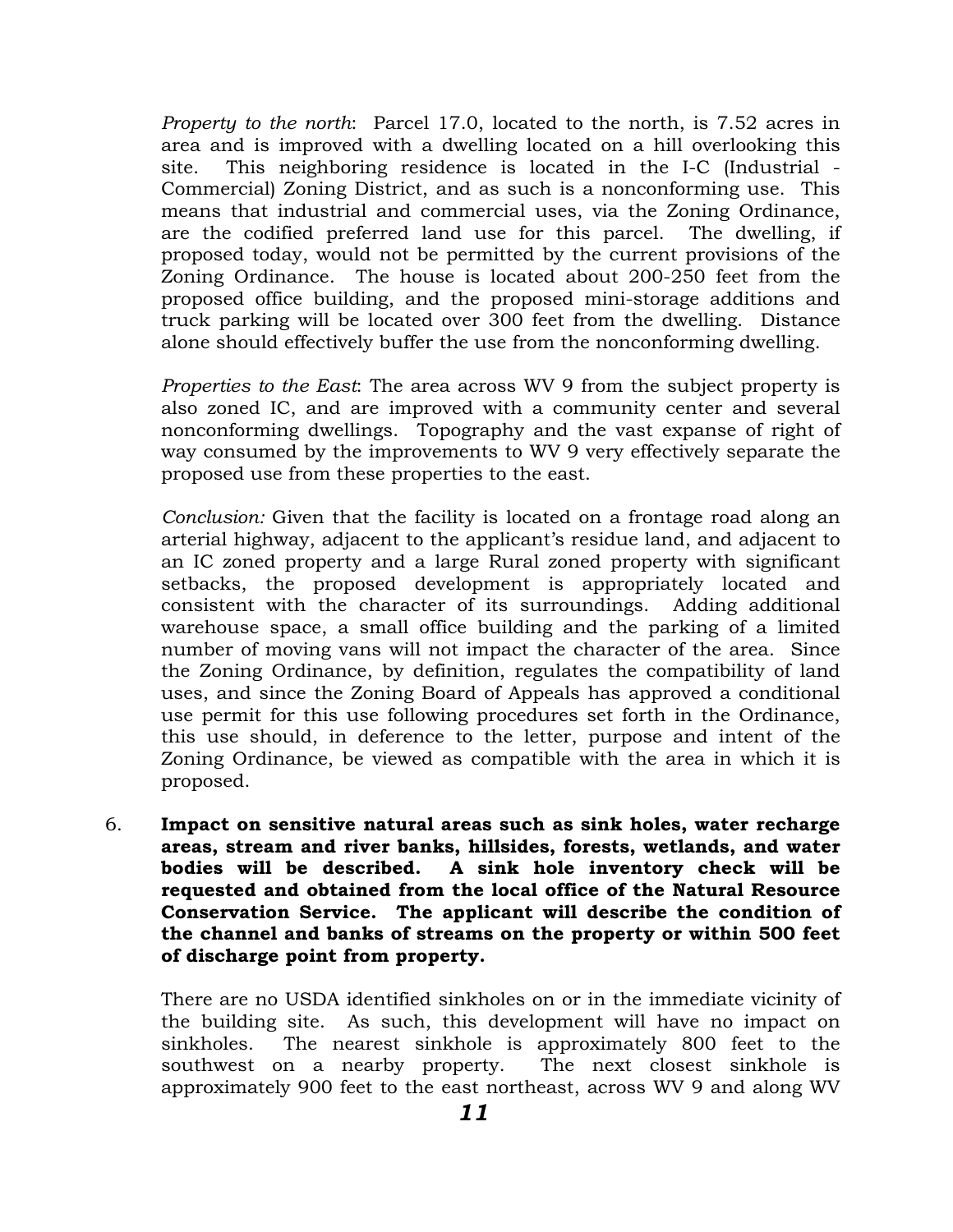20 (Shenandoah Junction Road). These sinkholes and others in the region are plotted on an air photo provided by the US Department of Agriculture, NRCS and included with this report.

There are no streams on or in the immediate vicinity of the subject property, and no streams will not be impacted. According to the wetlands map, there are no streams on or within 500 feet of the property. See Section 5 earlier in this report for description of wetlands in the area. The nearest wetland is about 0.3 mile east of WV 9. All runoff will be contained in accordance with accepted standards and as such, will not affect wetlands in the region.

## 7. **Demand for Educational Facilities.**

This project does not create any dwelling units. As such it will not generate demand for school facilities, nor will it contribute to the School Impact Fee program.

#### **8. Traffic.**

According to the West Virginia Department of Highways, the following traffic volumes occurred on WV Route 9 leading to the subject property during their triennial counts in 2005:

| South of Kearneysville:                                            | 18,500 ADT |
|--------------------------------------------------------------------|------------|
| On Bypass, north of Ranson, South of WV 114 (Old WV 9): 17,600 ADT |            |

*Daily number of trips to be produced by this development*. According to the Institute of Transportation Engineers (ITE), Trip Generation Manual, Seventh Edition, the average rate of trips generated by an office building is 11 weekday trips per 1,000 square feet of gross floor area, and a ministorage facility generates 2.5 trips per 1,000 square feet of gross floor area. Given the proposed office building and expansion of the existing mini-storage facility, the average daily traffic generation is projected to increase by 84trips to a total of 155 average daily trips, based on the following:

28,125 s.f. existing storage x 2.5 trips/1,000 s.f.  $= 71$  trips per day. 3,750 s.f. office x 11 trips/1,000 s.f. = 42 trips per day 16,725 s.f. storage x 2.5 trips/1,000 s.f. = 42 trips per day.

While these numbers are provided as ITE standards, the applicant has not observed this level of traffic at this site, and does not anticipate that additional trips generated by the proposed expansion to increase at this level. The surveys used to develop this ITE standard range from 1.21 to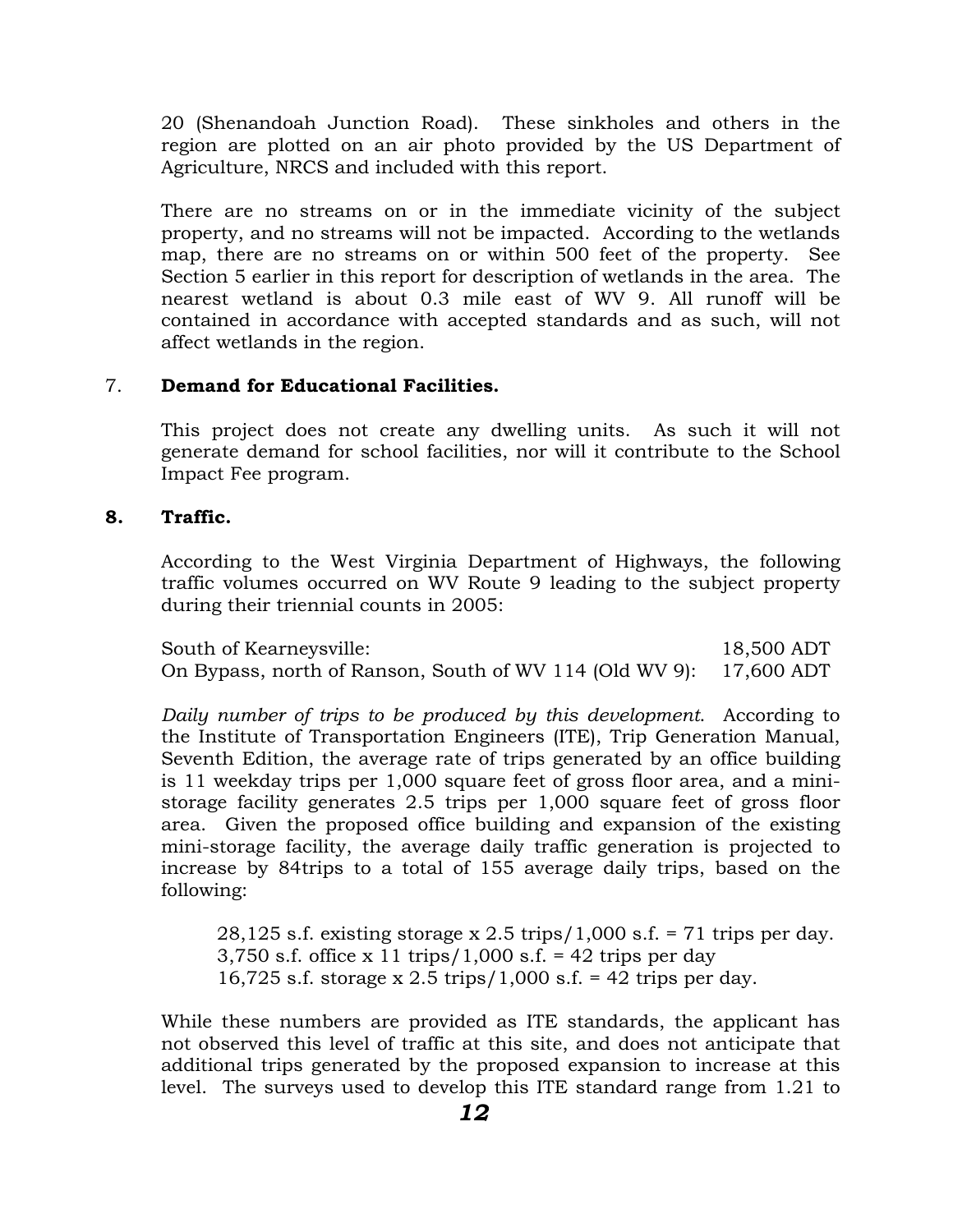4.36 average daily trips per 1,000 square feet, and the owner's observations seem to relate that this particular facility's generation of traffic would fall on the low end of the range. Also, the office will mostly be used for the applicant's moving company, which generates very little traffic. Based on current usage, the applicant believes the number of trips per day will increase by only about 10 trips.

Based on these figures, the Subdivision Ordinance does not require updated peak hour counts or traffic studies.

*Nearest Key Intersection*. A "key intersection" is defined in the Ordinance as "any intersection with a primary or secondary highway as classified on Map 2 of the Comprehensive Plan. Based on this definition, the nearest key intersection is the intersection of WV 9 and WV 20 (Shenandoah Junction Road), which is less than a quarter mile north of the subject property.

*Highway Problem Areas within one mile of the subject property*. There are no identified highway problem areas within one mile of this site, per Map 3 of the Comprehensive Plan. The nearest highway problem area is the segment of WV 9 from Currie Road south, which is approximately 1.5 miles south of this site. This segment is identified on the Comprehensive Plan map as having a high accident rate. Given the massive nature of the improvements to Route 9 in the area of this property, any highway problems in this corridor in this area will be addressed with the completion of the improved highway.

## 9. **Demographic Impact.**

Since no dwelling units are proposed, this project will not create demographic impacts.

#### **10. Health and Emergency Services.**

The nearest emergency medical unit is located at Independent Fire Company, located in Ranson. According to Edwin Smith, Operations Manager of the Jefferson County Ambulance Authority, on average, response time to this area is running at around 8 minutes. This is 4 minutes less than the national goal of 12 minutes for critical patients 80% of the time. The nearest concentration of personal physicians and medical services is in the Charles Town - Ranson area, with a variety of doctors and services. The nearest hospital is Jefferson Memorial Hospital, located 4.3 miles to the south. The President and CEO of West Virginia University Hospital - East has provided written assurances that Jefferson Memorial Hospital and City Hospital in Martinsburg will provide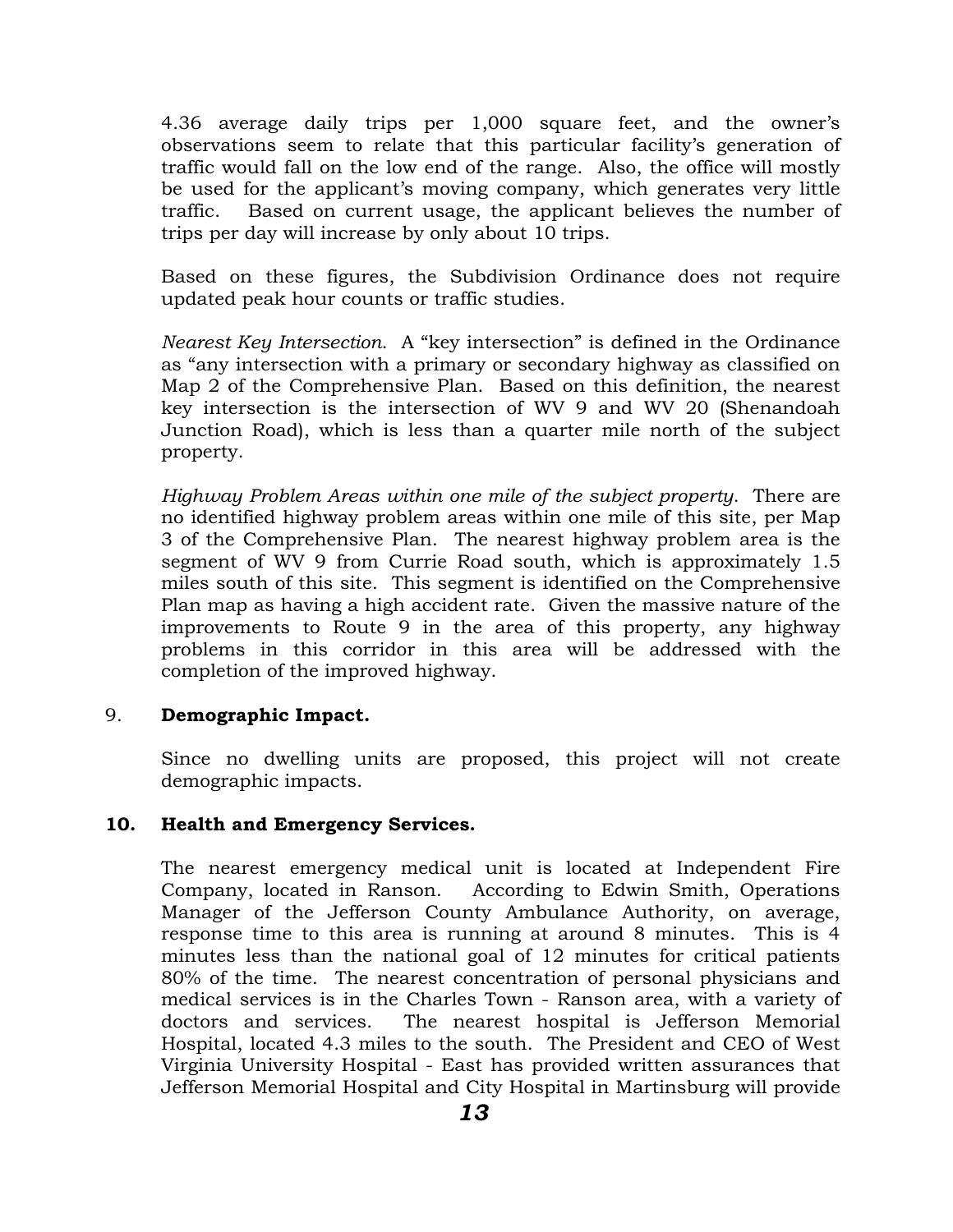medical care to the employees and patrons of this project. According to the Commercial Impact Fee Calculator available on the County's website, this project will be subject to an impact fee of \$7,332 for fire and EMS services.

## 11. **Fire Protection.**

The nearest fire station is the Independent Fire Department, located 4.3 miles from the subject property in Ranson. The back up response company to this site is Citizens' Fire Company, located on the Charles Town Bypass. According to the Commercial Impact Fee Calculator available on the County's website, this project will be subject to an impact fee of \$7,332 for fire and EMS services.

## 12. **Police Protection.**

The West Virginia State Police and the Jefferson County Sheriff's Department are the primary law enforcement agencies with jurisdiction in Jefferson County. The property is not in the immediate proximity to an incorporated municipality. Therefore, it is unlikely that a municipal police department will be a responding unit to this area, although municipal police are deputized and could respond if necessary. A letter confirming service has been received from the local WVSP barracks confirming service and is included in the appendices of this report.

The County has adopted an impact fee for capital improvements associated with law enforcement. Using the fee calculator provided on the County's website, the law enforcement impact fee for this development is estimated to be \$873. Calculations are provided in an appendix to this report. The Sheriff has identified a police substation at Uvilla as a desired use of such funds. Uvilla is located approximately 5 miles northeast of the subject property.

## 13. **Trash Removal.**

Trash removal for this property will be by private hauler under the same terms and circumstances as all other accounts in the County. See attached email correspondence with a representative of Waste Management stating that that firm anticipates no problems in continuing and expanding service to provide trash removal services to this project.

## 14. **Electric Power Service.**

Electric power is provided in Jefferson County by Allegheny Power Company.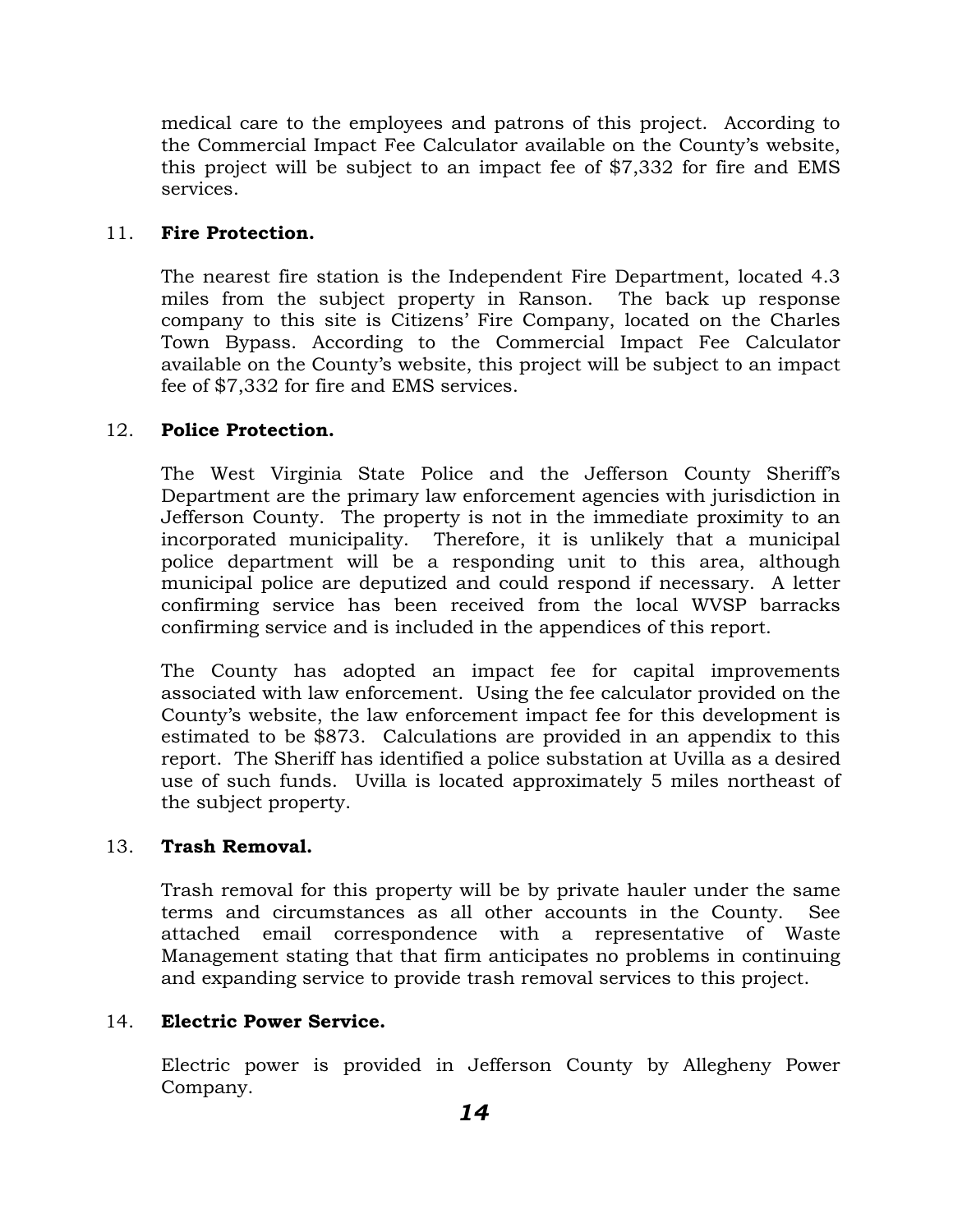## 15. **Telephone Service.**

Telephone service is provided by Frontier Communications.

## 16. **Water and Sewer Services.**

The proposed office building and expanded mini-storage facility will be served by an existing well that has been drilled and grouted in accordance with all applicable County standards and permits. A septic field has been installed on the subject property along the northern side lot line and this would be used for the expanded use.

## 17. **Relationship to the Comprehensive Plan.**

The development of this property for a commercial use is per an approved conditional use permit issued by the Zoning Board of Appeals. The Zoning Ordinance is adopted as an implementation of the Plan, and as such, uses consistent with the provisions of this Ordinance should be construed as consistent with the Plan.

The applicant has reviewed all the policies of the Comprehensive Plan, and the following policies appear to apply to this project:

Plan Policies - Page 8 - This Plan encourages economic development so that residents can live and work in the County.

Recommendation 3.18 - The County should continue to pursue new industrial and commercial development in order to diversify its economy, increase the tax base and thereby mitigate the problems of increasing residential growth, and provide quality employment opportunities to its workforce.

The Comprehensive Plan identified numerous highway problem areas along WV Route 9 between the Berkeley County line and Ranson. The current improvements being constructed in these areas will rectify these deficiencies. The proposed development is located on a brand new frontage road constructed parallel to the improved four-lane WV Route 9 (War Admiral Boulevard).

Significant tracts of land were procured by the State for the implementation of these improvements, including lands owned by the applicant. A goal of the Comprehensive Plan is to "advocate the maintenance and improvement of transportation systems so that people and goods can move safely and efficiently throughout the County". This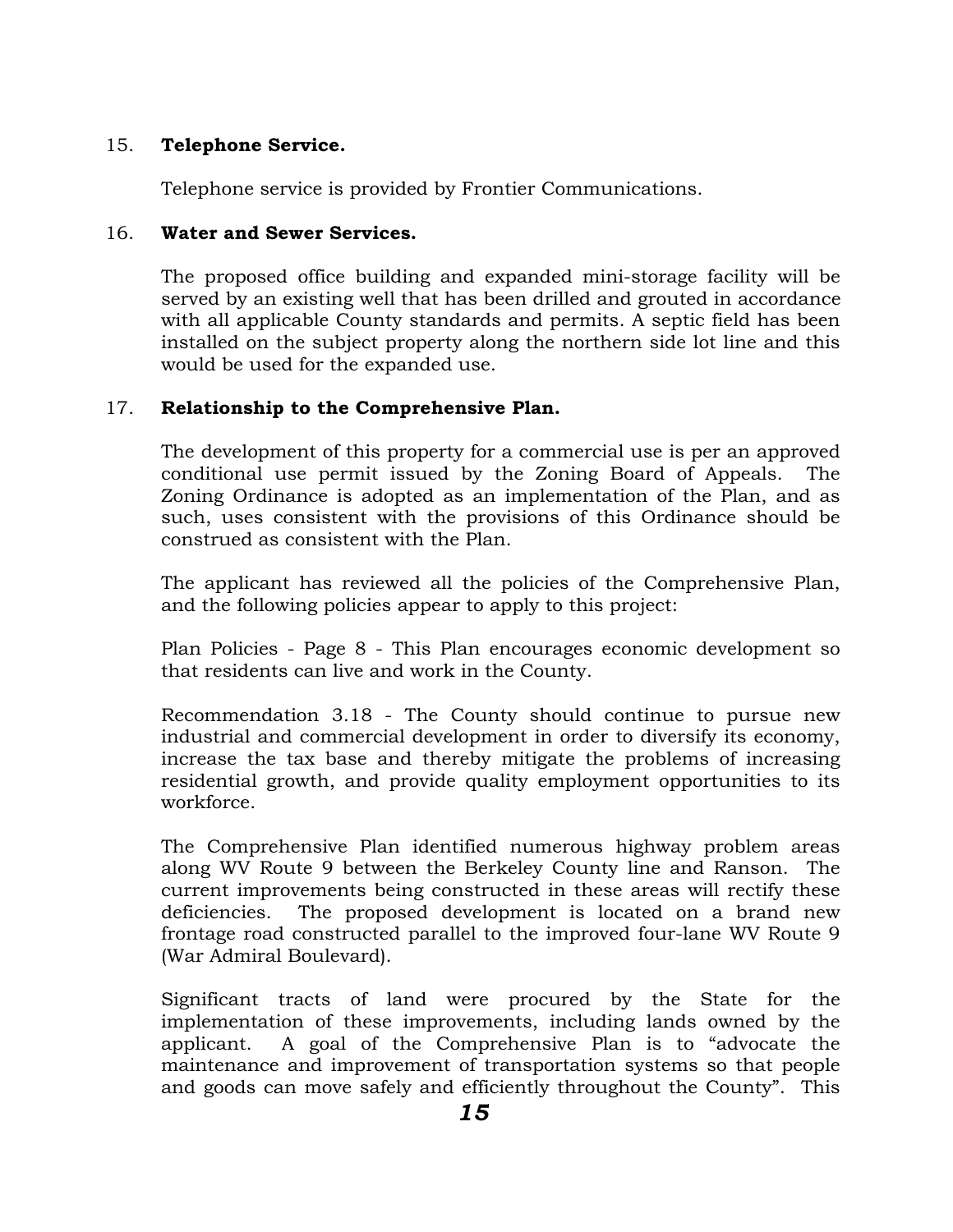project is located on a frontage road constructed to serve properties and businesses along expanded WV 9, and traffic will access WV 9 via an interchange at Bardane.

## **18. Housing Supply and Demand.**

As a commercial development that is not creating dwelling units, this project will have no impact on the supply of or demand for housing in the County.

## 19. **Proximity and relationship to known historic features.**

There are no standing historic structures on this property, no ruins, and no known or conjectured human burial sites on this property. There are no known structures on adjoining properties that are 50 years old or older that are in the proximity of the proposed project. There are no known properties on the National Register of Historic Places within 500 feet of this property, and as such, this development will not impact historic properties.

Gap View Farm, a dwelling listed on the National Register of Historic Places, is located approximately 0.5 miles to the south, on the east side of WV 9. The Peter Burr House, located on Edmund Road, is approximately 0.4 miles to the north of this site. Neither will be impacted by this development in any way.

This information was obtained via use of the Jefferson County Windshield Survey of historic properties.

## 20. **Recreation.**

A mini-storage facility does not generate a need for public or private recreational facilities, and none are proposed. Measured in a straight line, the subject property is approximately 2 miles west of Sam Michaels Park; a County-owned park with a mixture of improvements. Via road connections, the park is approximately a 3 mile drive from this property. The County plans to construct a multi-purpose activity building in this Park. Commercial development is not subject to the impact fee for parks.

## **21. Property Tax Evaluation.**

The proposed improvements will result in an increase in property taxes collected by the County. Since most taxes go to support the public schools, and this project will not generate school students, this will result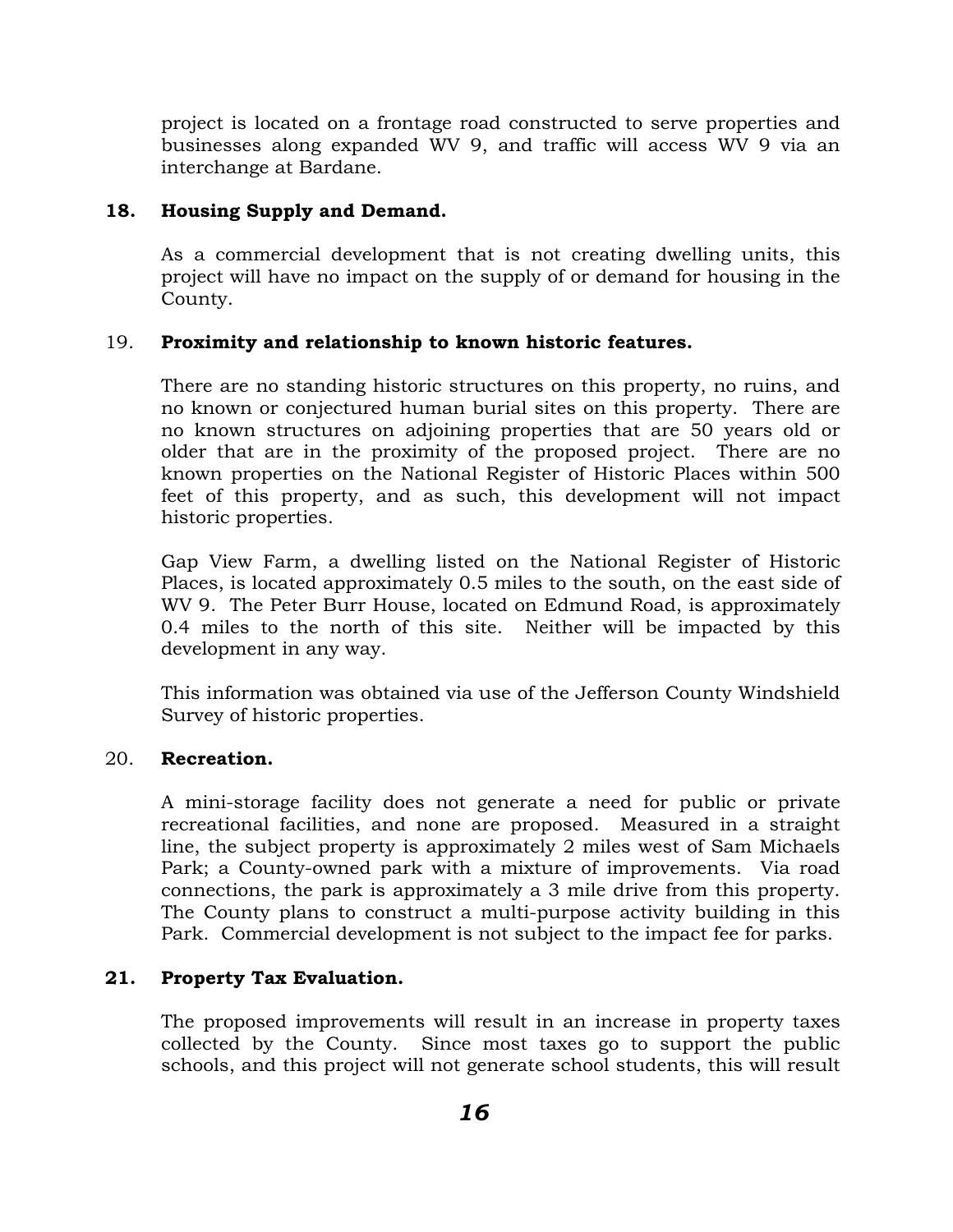in a positive net return to the County and the Public Schools. The 2005 taxes collected for these properties are as follows:

| Property                        | Assessment | Annual Taxes |
|---------------------------------|------------|--------------|
| Parcel 17.7 (existing facility) | \$211,400  | \$5,130.26   |
| Parcel 17.6 (front)             | \$27,100   | \$657.66     |
| Parcel 17.3 (rear and residue)  | \$138,700  | \$3,476.94   |

A guess of what the taxes that would be generated by the improved facility and remaining residue might be as follows:

| Property                           | Assessment | Annual Taxes |
|------------------------------------|------------|--------------|
| Parcel 17.7, 17.6 and part of 17.3 | \$425,000  | \$9,800.00   |
| Parcel 17.3 (residue)              | \$100,000  | \$2,500.00   |

#### 22. **Anticipated Bank Deposits and Loans.**

The existing business uses local banks for its routine financial transactions, and will continue to do so. Financing of the construction will be via local commercial bank loans.

## 23. **Anticipated Local Spending (Construction, Retail, Services, etc.)**

The applicant plans to offer the project to competitive bid to the development community. Local contractors will be welcomed to bid on the project. Also, as an expanding business, it will generate revenue and tax dollars as more customers will be employing the warehousing services available on the site.

#### **24. Local Employment Implications.**

The projected employment of the business(es) that would occupy the proposed office building would be approximately 10 people. The expansion of the mini-storage facility will not result in increased staffing, however its construction may result in local construction employment in the completion of the facility.

#### 25. **Expected Change in Property Values.**

The proposed development would improve the property value of the subject property, resulting in increased property taxes from the applicant by the County (See item #21, Property Tax Evaluation).

The developer anticipates that this project will have no impact on property values in the area. The properties across WV 9 are separated from this